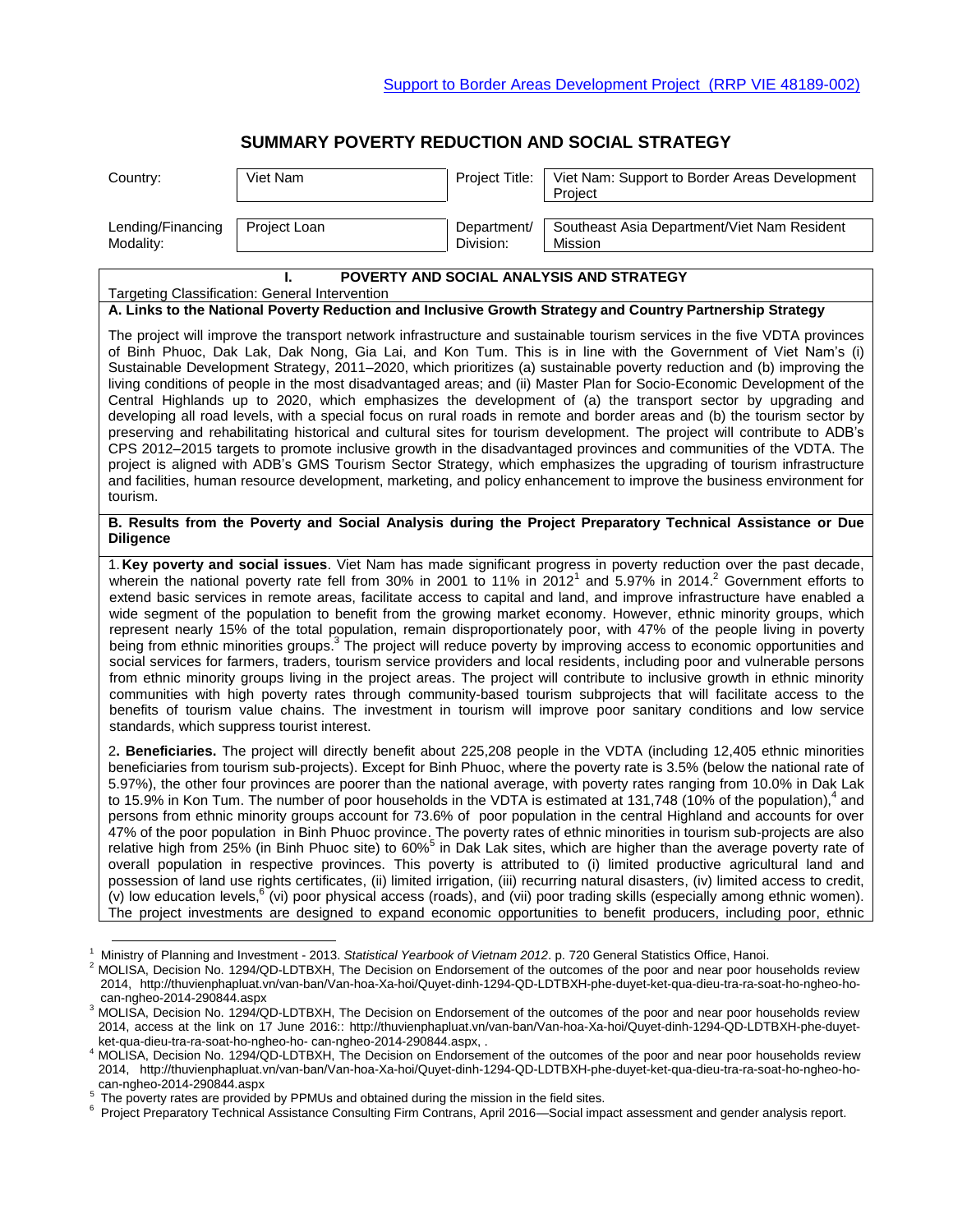households. The project will (i) upgrade 265 km of rural roads, directly improving access to markets and social services for 210,208 people; (ii) improve economic and employment opportunities at 11 tourism sites (benefiting 12,405 ethnic minorities people with 50% of the beneficiaries being women) in poor, ethnic minority communities; and (iii) develop the VDTA Action Plan and build institutional capacity to implement the master and action plan to promote economic development and regional integration. These benefits will spread to the VDTA's population of 5,114,780 persons via the multiplier effect.

**3. Impact channels.** The project will impact poor and vulnerable groups as follows: improved roads will lead to (i) improved access to markets; (ii) better prices for agricultural produce with lower input costs; (iii) reduced travel time and effort; (iv) improved access to social services for the rural population where these roads are located; (v) increased employment opportunities for unskilled local laborers during construction and in O&M, especially prioritizing the ethnic poor and women; and (vi) improved incomes from tourism service provision due to community-based tourism and access to tourism value chains (especially for ethnic women).

4. **Other social and poverty issues**. These include (i) ethnic minority farmers' lack of land use rights certificates, which hampers access to credit and can lead to land disputes; (ii) the lack of a safe water supply; (iii) high numbers of school drop-outs among the children of poor ethnic minorities and those in isolated communities; (iv) early marriage associated with unwanted and teenage pregnancies; and (v) ethnic minority women having an inadequate command of the Vietnamese language. Government programs to address these issues have been unevenly effective due to limited resources, a lack of continuity, and design problems.

5**. Design features.** Measures to reduce poverty reduction and contribute to inclusive growth include the following: (i) the selected Output 1 roads involve minimal land acquisition and resettlement; (ii) the road infrastructure was designed to potentially benefit all producers and road users, and specific efforts were made to help unskilled, poor, ethnic persons and women access employment opportunities in civil works and O&M; and (iii) the community tourism subprojects under Output 2 will lead to inclusive growth and address poverty issues in local poor ethnic minority communities by improving infrastructure and building local beneficiaries' tourism-related capacity. Gender targets linked to Outputs 1 and 2 of the DMF have been set to achieve these.

## **II. PARTICIPATION AND EMPOWERING THE POOR**

1. **Summarize the participatory approaches**: The project includes the following activities to strengthen inclusiveness and empower the poor and vulnerable: (i) consulting further with the beneficiaries with regard to road alignment and tourism subproject improvement planning, design, and implementation; (ii) integrating the CSBs to help the communities supervise civil works and mitigate potential risks to the communities; (iii) prioritizing vulnerable people for paid unskilled labor in the subsequent O&M of the completed subprojects; (iv) raising awareness of risk reduction for road safety, HIV/AIDS transmission, and human trafficking prevention, especially targeting women and ethnic minorities (included in the GAP); and (v) providing a grievance addressing mechanism (included in the REMDPs) to enable affected people to channel grievances and have their cases handled transparently and fairly. These measures were included in the PAM to guide implementation and follow-up.

2. **Civil society role**: Women's Union representatives are included as members of the CSBs to mobilize women's participation in various subproject implementation activities.

3. **Mechanism to ensure adequate participation of civil society organizations in project implementation**: The participation of the Women's Union is included in the GAP.

4. What forms of civil society organization participation are envisaged during project implementation?  $H \boxtimes$  Information gathering and sharing M  $\boxtimes$  Consultation M  $\boxtimes$  Collaboration  $\Box$  Partnership

5. Whether a program-level participation plan will be prepared to strengthen the participation of civil societies as interest holders for affected person particularly the poor and the vulnerability??  $\boxtimes$  No As the key activities of the participation plan are part of the GAP and REMDP, it is unnecessary to have a separate plan.

#### **III. GENDER AND DEVELOPMENT**

Gender Mainstreaming Category: Effective Gender Mainstreaming

**A. Key issues.** Key gender issues include the following: (i) women have fewer opportunities to participate in public decision making; (ii) women have less access to information and training; (iii) women have a greater need to earn income due to their reproductive and family responsibilities, which limit their mobility to access employment; (iv) social risks during and after civil works, including road safety, HIV/AIDS transmission, and human trafficking; (vi) women from ethnic minority communities are highly likely to participate in and benefit from the provision of tourism services; and (vii) the current poor conditions of road infrastructure prevent women and children from accessing markets and social services easily and safely, especially during the rainy season.

**B. Key actions.**  $\boxtimes$  Gender action plan  $\Box$  Other actions or measures  $\Box$  No action or measure The GAP includes the following targets: (i) women will comprise 50% of participants in community consultations, with separate, women-only consultation meetings; (ii) 25%–30% of unskilled construction and O&M jobs will be prioritized for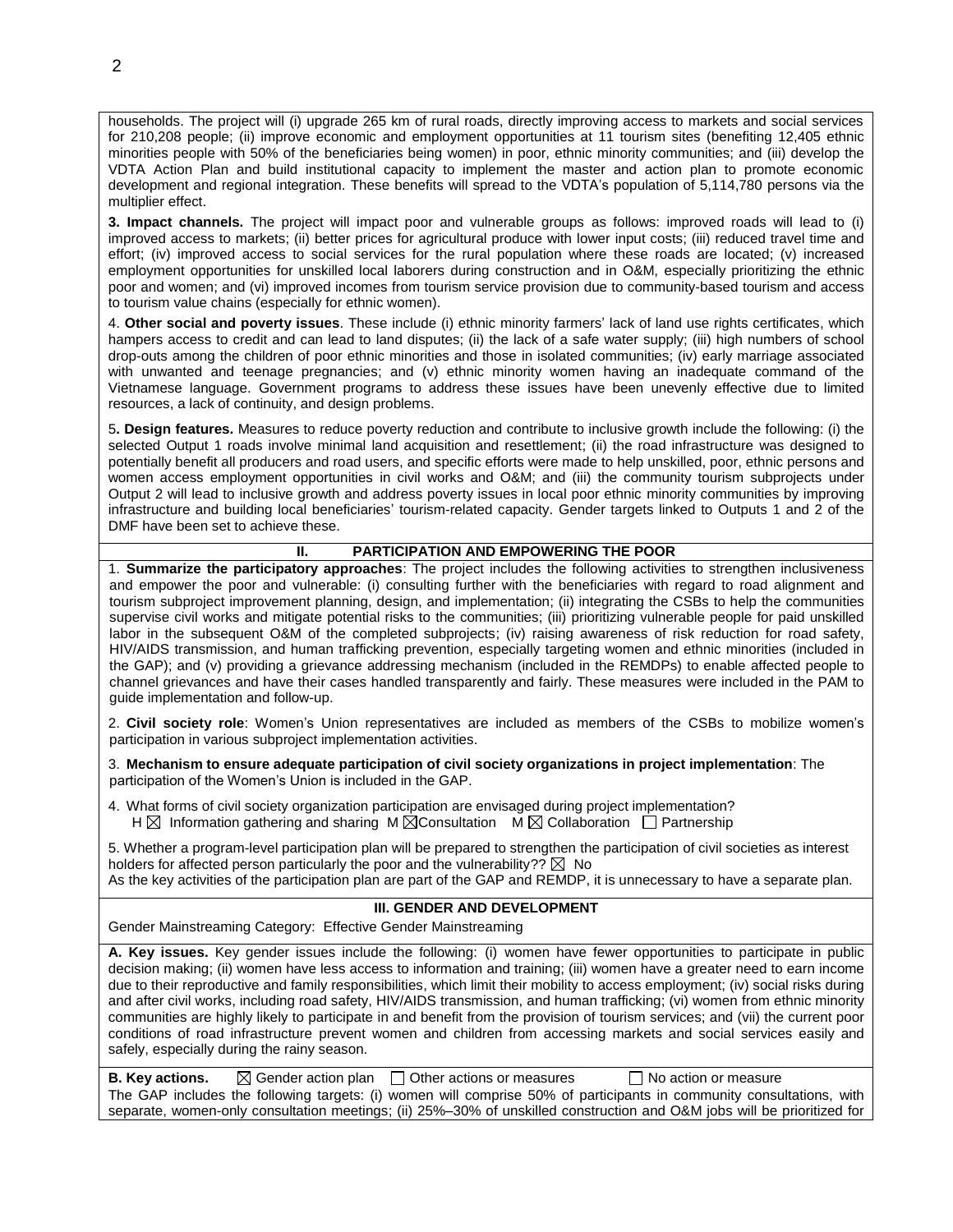women; (iii) women will comprise 50% of all ethnic minority participants in tourism-related training; (iv) women will hold 20%–40% of PPMU staff positions; (v) women will comprise 35% of CSB members; and (vi) awareness raising programs will reduce the vulnerability of women, children, and ethnic minorities to HIV/AIDS transmission, human trafficking, road accidents, and other forms of exploitation. The PPMUs will develop a sex-disaggregated M&E system, assign a gender focal point, and engage a national gender specialist to be responsible for supporting, monitoring, and reporting on the implementation of the GAP.

## **IV. ADDRESSING SOCIAL SAFEGUARD ISSUES**

**A. Involuntary Resettlement Safeguard Category:** □ A  $\boxtimes$  B □ C □ FI

**1. Key impacts.** Key impacts are limited. The infrastructure works mainly involve the rehabilitation of existing roads and rights-of-way. It will be necessary to acquire some small areas to accommodate road upgrading and alignment. Resettlement plans are required since impacts are expected for all road subprojects. Temporary public land acquisition by the contractors is anticipated for all roads. It may be necessary to acquire about 11.000 ha of productive land and 0.009 ha of residential land in total. About 573 households will be affected but none will be physically displaced. Only two households in the Gia Lai subproject will lose more than 10% of their productive land.

**2. Strategies to address the impacts.** A REMDP has been prepared for each subproject, and includes involuntary resettlement mitigation measures, a grievance redress mechanism, and compliance with ADB information disclosure and consultation requirements.

**3. Plan or other actions.**  $\boxtimes$  Combined resettlement and ethnic minority development plan

**B. Indigenous Peoples Safeguard Category:**  $\Box$  A  $\boxtimes$  B  $\Box$  C  $\Box$  FI

**1. Key impacts.** Ethnic minority people are present in the project areas as both affected people and beneficiaries. Of the 573 affected households, only 36 are ethnic minorities; none will lose more than 10% of their productive assets and none will need to relocate. No physical displacement from traditional or customary lands will occur, and the identity, culture, and customary livelihood systems of ethnic minority people will not be negatively impacted, so the broad community support for the subproject activities is not required..

Is broad community support triggered?  $\Box$  Yes  $\boxtimes$  No

**2. Strategy to address the impacts.** A REMDP has been prepared for each subproject to ensure inclusion and access to project benefits, and includes mitigation measures to address impacts on ethnic minorities, institutional capacity building, a capacity development program, a grievance redress mechanism, and compliance with ADB information disclosure and consultation requirements.

**3. Plan or other actions.**  $\boxtimes$  Combined resettlement plan and ethnic minority development plan

**V. ADDRESSING OTHER SOCIAL RISKS**

**A. Risks in the Labor Market** 

1. Relevance of the project to the country's, region's, or sector's labor market.  $\Box$  unemployment  $\Box$  underemployment  $\Box$  retrenchment M  $\boxtimes$  core labor standards

**2. Labor market impact.** There is no risk related to employment or retrenchment. A small number of unskilled jobs will be generated for local people during and after construction, and tourism employment opportunities and incomes will be generated for ethnic peoples. There is a risk is that contractors may breach the core labor standards during civil works to cut costs.

**B. Affordability.** There is no plan to collect toll fees from either the roads or tourism infrastructure. The road maintenance cost will be allocated from the national provincial budgets, and tourism maintenance will be financed by the community development plan's fund, which is collected from households that earn from providing tourism services.

**C. Communicable Diseases and Other Social Risks** 

**1. Indicate the respective risks,** if any, and rate the impact as high (H), medium (M), low (L), or not applicable (NA):  $M \boxtimes$  Communicable diseases L $\boxtimes$  Human trafficking M $\boxtimes$  Others (please specify): Road safety issues **2. Describe the related risks of the project on people in project areas.** The people who live in the project areas, especially ethnic minorities and women, have little knowledge of HIV/AIDS transmission and preventative measures. Contractors bringing in more workers may increase the risk of the transmission of this disease. While human trafficking has not been reported in project areas, the risk exists and may increase due to the improvement of the road. Road safety risks have been identified, especially for women and ethnic minorities who have less access to information on traffic rules and compliance measures in the context of the improved roads. Government programs to raise awareness of these risks have had limited impact on vulnerable persons, including the poor, ethnic minorities, and women. The project will conduct awareness raising activities for communities in the project area, specifically targeting women and ethnic minorities. Road safety design features (e.g., road signs, relevant speed bumps, smooth connections between project roads and feeder roads, and sufficient drainage culverts in front of residential households) are included in the design and will be ensured during construction completion.